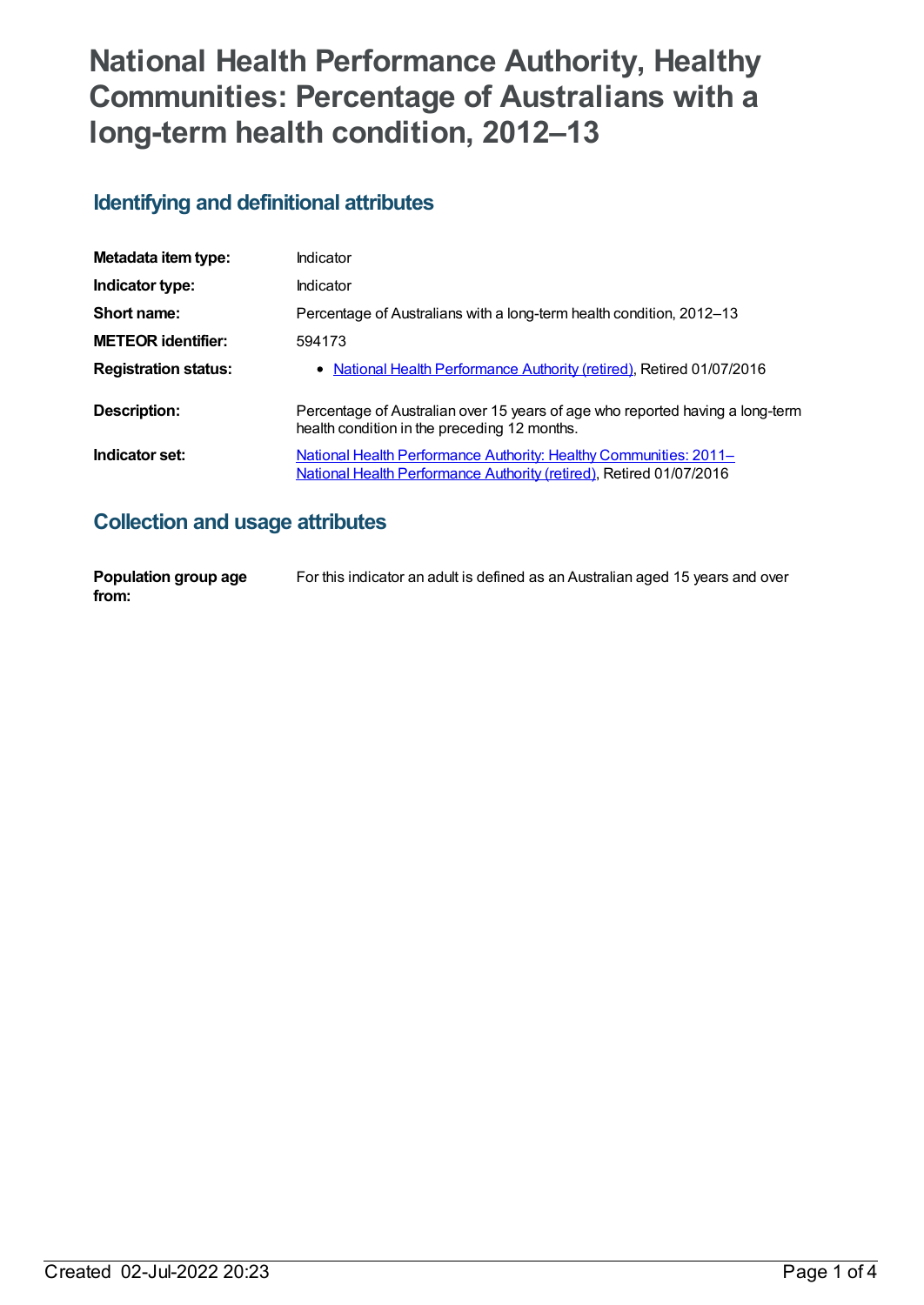**Computation description:** Participants in the Australian Bureau of Statistics (ABS) Patient Experience Survey 2012–13 who reported having a long-term health condition in the preceding 12 months.

> The numerator was calculated as the sum of calibrated sample weights for Australian adults who reported having a long-term health condition in the preceding 12 months and who were enumerated within the particular Medicare local catchment.

Population is limited to persons aged 15 years and over.

The denominator was calculated as the sum of calibrated sample weights for persons aged 15 years and over who were enumerated within the Medicare Local catchment.

Person level survey weights were calibrated to independent estimates of the population of interest, referred to as 'benchmarks'. Weights calibrated against population benchmarks ensure that the survey estimates conform to independently estimated distributions of the population, rather than to the distribution within the sample itself. These benchmarks account for the distribution of people across state and territory, age group, and sex categories. Note: These benchmarks have not been calibrated for Medicare Local geography.

Analysis by remoteness and Socio-Economic Indexes for Areas (SEIFA) Index of Relative Socio-Economic Disadvantage (IRSD) is based on usual residence of the person.

The measure is presented as a percentage.

95% confidence intervals and relative standard errors are calculated for rates.

The National Health Performance Authority developed a suppression protocol to ensure robust reporting of these data at small areas.

|                     | • These suppression rules are based on limits for Relative Standard Error <sup>1</sup> and<br>Confidence Interval width of 30%, with additional cross-validation for<br>estimates close to these limits, that is plus or minus 3% of the limits. If an<br>estimate was marginal <sup>2</sup> with respect to Relative Standard Error, the<br>Confidence Interval width was used as the deciding factor. If an estimate was<br>marginal <sup>2</sup> with respect to Confidence Interval width, then Relative Standard<br>Error is used as the deciding factor<br>Data were supressed based on the following rules:<br>- Relative Standard Error of 33% or greater, or<br>- Confidence Interval (95%) width of 33% or greater, or |
|---------------------|----------------------------------------------------------------------------------------------------------------------------------------------------------------------------------------------------------------------------------------------------------------------------------------------------------------------------------------------------------------------------------------------------------------------------------------------------------------------------------------------------------------------------------------------------------------------------------------------------------------------------------------------------------------------------------------------------------------------------------|
|                     | - Relative Standard Error between 27% and 33%, with significantly <sup>3</sup> wider<br>Confidence Interval width than the average for that indicator, or                                                                                                                                                                                                                                                                                                                                                                                                                                                                                                                                                                        |
|                     | - Confidence Interval width between 27% and 33%, with significantly <sup>3</sup> wider<br>Relative Standard Error than the average for that indicator.                                                                                                                                                                                                                                                                                                                                                                                                                                                                                                                                                                           |
|                     | 1. For a dichotomous proportion, Relative Standard Error can be defined as the ratio of the standard<br>error and the minimum of the estimate and its complement (100%-estimate).                                                                                                                                                                                                                                                                                                                                                                                                                                                                                                                                                |
|                     | 2. In this context, marginal is defined as within 10% of the 30% limit, or +/-3%                                                                                                                                                                                                                                                                                                                                                                                                                                                                                                                                                                                                                                                 |
|                     | 3. In this context, statistical significance is defined as at least two standard deviations above<br>average.                                                                                                                                                                                                                                                                                                                                                                                                                                                                                                                                                                                                                    |
| <b>Computation:</b> | 100 × (Numerator ÷ Denominator)                                                                                                                                                                                                                                                                                                                                                                                                                                                                                                                                                                                                                                                                                                  |
| Numerator:          | Number of Australians aged 15 years and over who reported having a long-term<br>health condition in the preceding 12 months.                                                                                                                                                                                                                                                                                                                                                                                                                                                                                                                                                                                                     |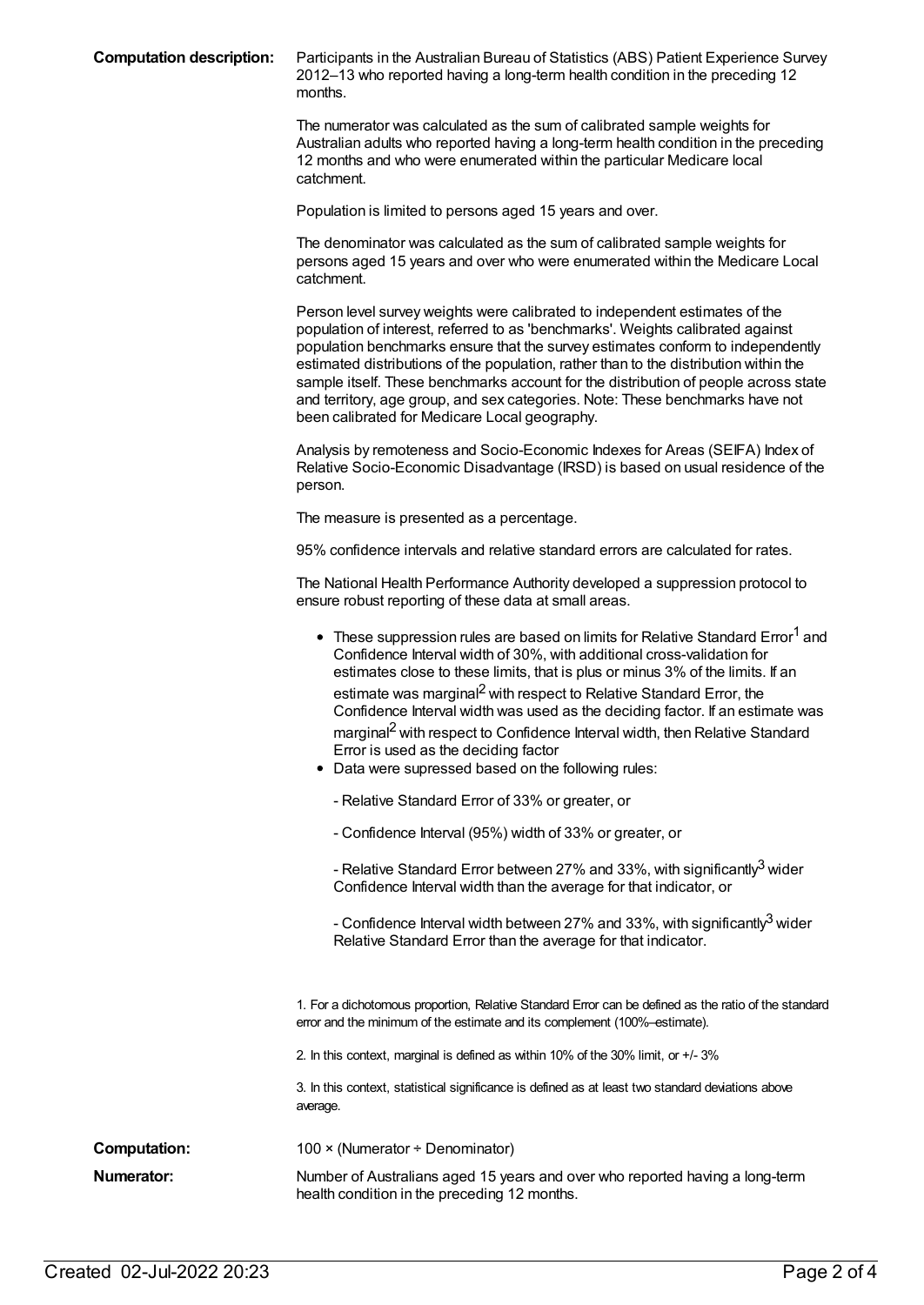| <b>Numerator data elements:</b> | -Data Element / Data Set-                                                                                  |
|---------------------------------|------------------------------------------------------------------------------------------------------------|
|                                 |                                                                                                            |
|                                 | Person-age, total years N[NN]                                                                              |
|                                 | Data Source                                                                                                |
|                                 | <b>ABS Patient Experience Survey (PEx)</b>                                                                 |
|                                 | Guide for use                                                                                              |
|                                 | Data source type: Survey                                                                                   |
|                                 | Data Element / Data Set-                                                                                   |
|                                 | Person-self-reported with a long-term health condition, yes/no code N                                      |
|                                 | Data Source                                                                                                |
|                                 | <b>ABS Patient Experience Survey (PEx)</b>                                                                 |
|                                 | Guide for use                                                                                              |
|                                 | Data source type: Survey                                                                                   |
|                                 |                                                                                                            |
| Denominator:                    | Total number of persons aged 15 years and over who were enumerated within the<br>Medicare Local catchment. |
| <b>Denominator data</b>         | Data Element / Data Set-                                                                                   |
| elements:                       | <b>Data Source</b>                                                                                         |
|                                 | <b>ABS Patient Experience Survey (PEx)</b>                                                                 |
|                                 |                                                                                                            |
|                                 | Guide for use                                                                                              |
|                                 | Data source type: Survey                                                                                   |
| Disaggregation:                 | By Medicare Local catchments and Medicare Local peer groups.                                               |
| <b>Disaggregation data</b>      | Data Element / Data Set-                                                                                   |
| elements:                       | Administrative health region-Medicare Local identifier, code AANNN                                         |
|                                 | Data Element / Data Set-                                                                                   |
|                                 |                                                                                                            |
|                                 | Administrative health region-Medicare Local peer group, code N                                             |

# **Representational attributes**

| <b>Representation class:</b> | Percentage |
|------------------------------|------------|
| Data type:                   | Real       |
| Unit of measure:             | Person     |
| Format:                      | N[NN].N    |
|                              |            |

**Indicator conceptual framework**

**Framework and dimensions:** [PAF-Equity](https://meteor.aihw.gov.au/content/554927) of access

#### **Data source attributes**